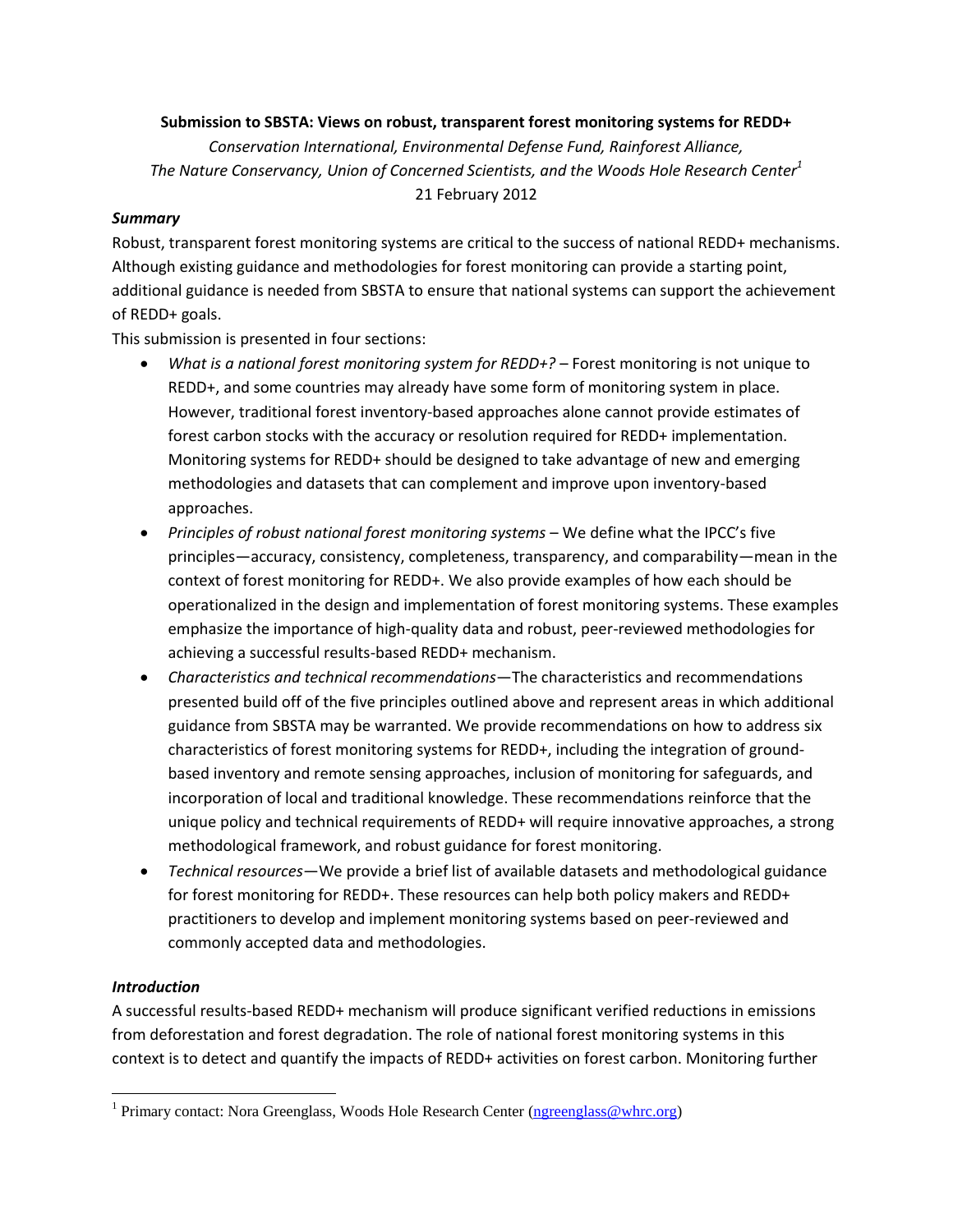informs and should be informed by all elements of an operational REDD+ mechanism, including reference levels, MRV systems, compensation frameworks, and information systems for safeguards. The central role of forest monitoring underscores the importance of technical guidance and guidelines to ensure that national systems are consistent with policy guidance and methodological requirements of REDD+ mechanisms under the UNFCCC.

Rapid development of national forest monitoring systems has begun under several bilateral and multilateral initiatives. While REDD+ countries will necessarily adopt a range of approaches and methodologies based on their unique national forest circumstances and goals, without strong guidance from the UNFCCC there is a danger that a patchwork of inconsistent, non-comparable national mechanisms will preclude the effectiveness of REDD+ as a global mitigation effort.

In this submission, we first clarify the purpose of national forest monitoring systems as required for REDD+, followed by definitions of several important terms and concepts. In the second section we propose five high-level principles that can promote the development of robust and transparent forest monitoring systems, and we include examples of how these principles may be operationalized in system design and implementation. Next, we offer technical recommendations that can inform the scope and content of SBSTA's work on providing methodological guidance for forest monitoring for REDD+. The final section contains a list of resources, including methodological guidance and datasets that may be used in the design and implementation of national forest monitoring systems.

### *What is a national forest monitoring system for REDD+?*

Monitoring systems for forests and other, non-forested lands have been implemented in many countries for a range of purposes, including tracking timber production, surveying biodiversity, and assessing forest health. In the context of REDD+, national forest monitoring systems will be required to produce robust estimates of the amount of carbon contained in forest ecosystems. More specifically, countries will need to track changes in the density of forest carbon over time and space in order to consistently and accurately calculate the  $CO<sub>2</sub>$  emissions and removals attributable to anthropogenic activities. A forest monitoring system for REDD+ may be a component of a broader national system to monitor forests and/or other land uses that assesses changes in carbon stocks, ecosystem services, and/or anthropogenic activity.

Many REDD+ countries have ground-based national forest inventories (see below for definition) in place. Inventory-based approaches to forest monitoring have traditionally been used to measure non-carbon forest attributes, such as merchantable timber volume, and generally rely on plot-based sampling networks. Information obtained from these plots can be converted to data on carbon stocks based on allometric equations and extended to larger spatial scales using statistical methodologies. Ground– based inventories will remain an important component of a national forest monitoring system for REDD+; however, inventory approaches alone cannot provide estimates of forest carbon stocks with the degree of accuracy or resolution (both spatial and temporal) required for a successful REDD+ mechanism. Forest monitoring systems for REDD+ should therefore be designed to take advantage of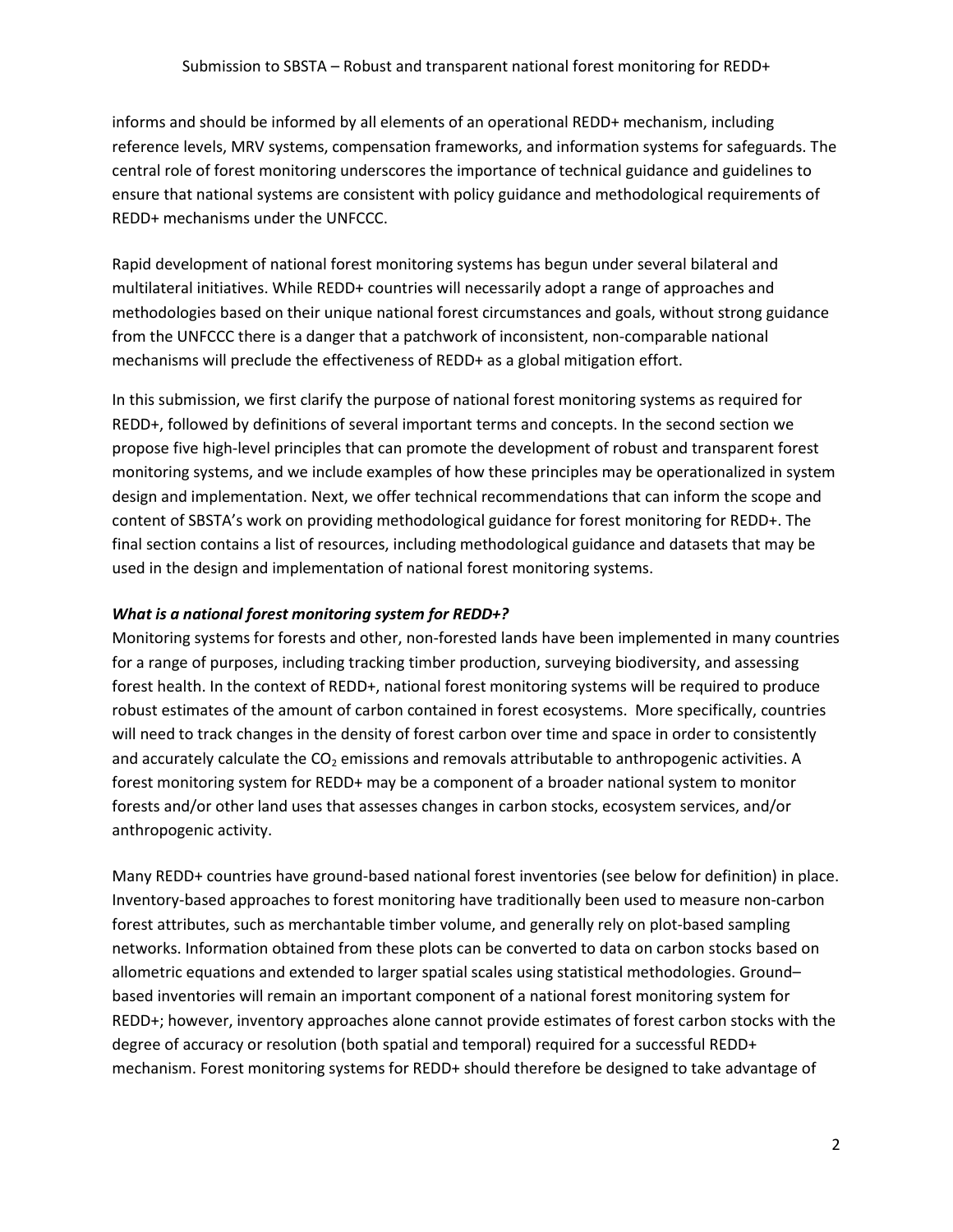new and emerging methodologies and datasets, such as the range of available remote sensing technologies, that can complement and improve upon inventory-based approaches.

*The definitions and explanations below refer specifically to concepts as used in this submission on national forest monitoring systems for REDD+. It is important to recognize that these terms may have different meanings when applied in other contexts.*

*Forest Inventory***:** Data on forest carbon stocks and/or associated attributes, obtained through or derived from a ground-based plot sampling network.

*Monitoring***:** Using a combination of data sources and methodologies to determine the area of forest subject to REDD+ activities and the associated fluxes of greenhouse gases. This is accomplished through repeated (e.g., annual) assessments of forest area, carbon stocks, and the extent of REDD+ activities at the national level.

*Activity data:* Information on the area over which a specified REDD+ activity occurs during a given period of time.

*Emission factor:* The quantity of greenhouse gas emitted for a given activity. For REDD+, the emission factor is typically the amount of forest carbon per hectare that is emitted or removed from the atmosphere as a result of the REDD+ activity of interest.

Note: The terms "activity data" and "emission factor" have specific meanings in the context of the IPCC's default methodology for estimating emissions and removals. Using this methodology, net REDD+ emissions at the national scale are calculated by multiplying activity data by the appropriate emission factor and summing across the full range of REDD+ activities, including both those that result in removals (e.g., afforestation/reforestation) and emissions. While this methodology is one option for REDD+, it should not be regarded as the only acceptable approach. For example, stock-change methods based on emerging approaches for direct remote sensing of biomass over time may eliminate the need for distinct sources of activity data and emissions factors. We include the terms "activity data" and "emissions factor" here because they are commonly referenced in the REDD+ arena; however, by including them it is not our intent to preclude consideration of emerging or future monitoring approaches that otherwise achieve the principles and recommendations described below.

## *Principles of robust national forest monitoring systems*

The following five principles are adapted from the Intergovernmental Panel on Climate Change's 2003 Good Practice Guidance for Land Use, Land-Use Change and Forestry. These high-level considerations should underlie and inform technical and methodological considerations and guidance. The bullet points following each principle represent specific actions that can contribute to the operationalization of national forest monitoring systems for REDD+.

Accuracy – A relative measure of the exactness of an estimate. Estimates should neither systematically over- nor under-estimate true emissions or removals, so far as can be judged, and uncertainties should be reduced as far as is practical.

 Guidance should encourage REDD+ countries to work towards increasing the accuracy of both activity data and emissions factors.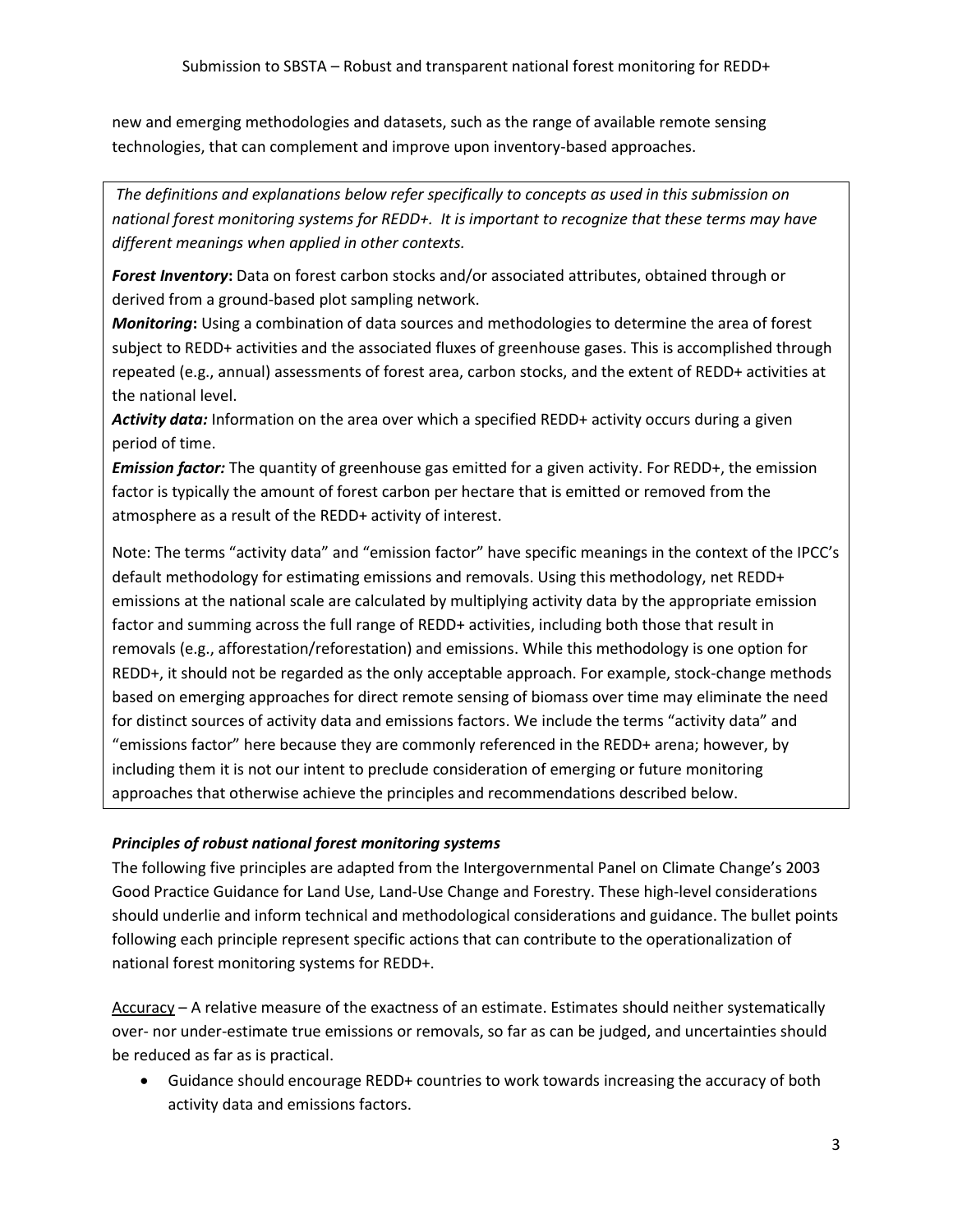- Uncertainties arising from each step of the data processing chain should be quantified, propagated and reported.
- National forest monitoring systems should produce data and information that is at least as accurate as available global datasets (see below for more information).

Consistency – Monitoring systems should supply data and information that is internally consistent over space and time. Consistency also requires that the same methodologies, approaches, and assumptions used in a country's forest monitoring system also be used as the basis for the calculation of reference levels and accounting for emissions and removals resulting from REDD+ activities.

- When methodological changes are made in order to improve the quality of estimates, these changes must be transparently documented and all historical analyses should be recomputed in order to maintain the temporal consistency of the data record.
- Whenever possible, data should be obtained from "like" sources and methodologies in order to maximize the internal consistency of the monitoring system.

Completeness – National monitoring systems should supply information and data on all significant activities, pools, and gases within a REDD+ country. A national monitoring system should also demonstrate that any activity, pool, or gas not covered is not a significant source of emissions or removals.

- Identification of significant activities, gases, and fluxes should be undertaken in accordance with IPCC Good Practice Guidelines and Guidance, including current or future supplementary guidance. Methodologies for conducting key category analysis of levels, trends, and uncertainties should be adapted for the forest sectors of REDD+ countries.
- To ensure that all significant activities and fluxes are included, monitoring frameworks should track changes to and from forest land in a spatially-explicit manner. Wall-to-wall mapping should be undertaken in order to capture the full spatial extent of REDD+ activities, including any leakage occurring at the sub-national scale. Global datasets (of, *inter alia,* land cover, biomass, and canopy density) may be available to augment national forest monitoring systems. Additionally, the temporal and spatial resolution of monitoring should be sufficient to capture all relevant anthropogenic impacts on forests.
- When data are available from many time steps, it is better to use the information from the whole time series, rather than just comparing two dates (i.e., the first and last points in time). This increases the likelihood that all gross changes in land cover and land use during the period of interest are captured in the dataset. (Using all data in the time series will also maximize the accuracy of the analysis.)

Transparency – All datasets, approaches, methodologies, models, and assumptions used in establishing and implementing a national forest monitoring system should be made available to facilitate replication and assessment by an independent third-party.

• Information should be reported in accordance with UNFCCC guidance for National Communications, biennial update reports, international consultation and analysis, and/or any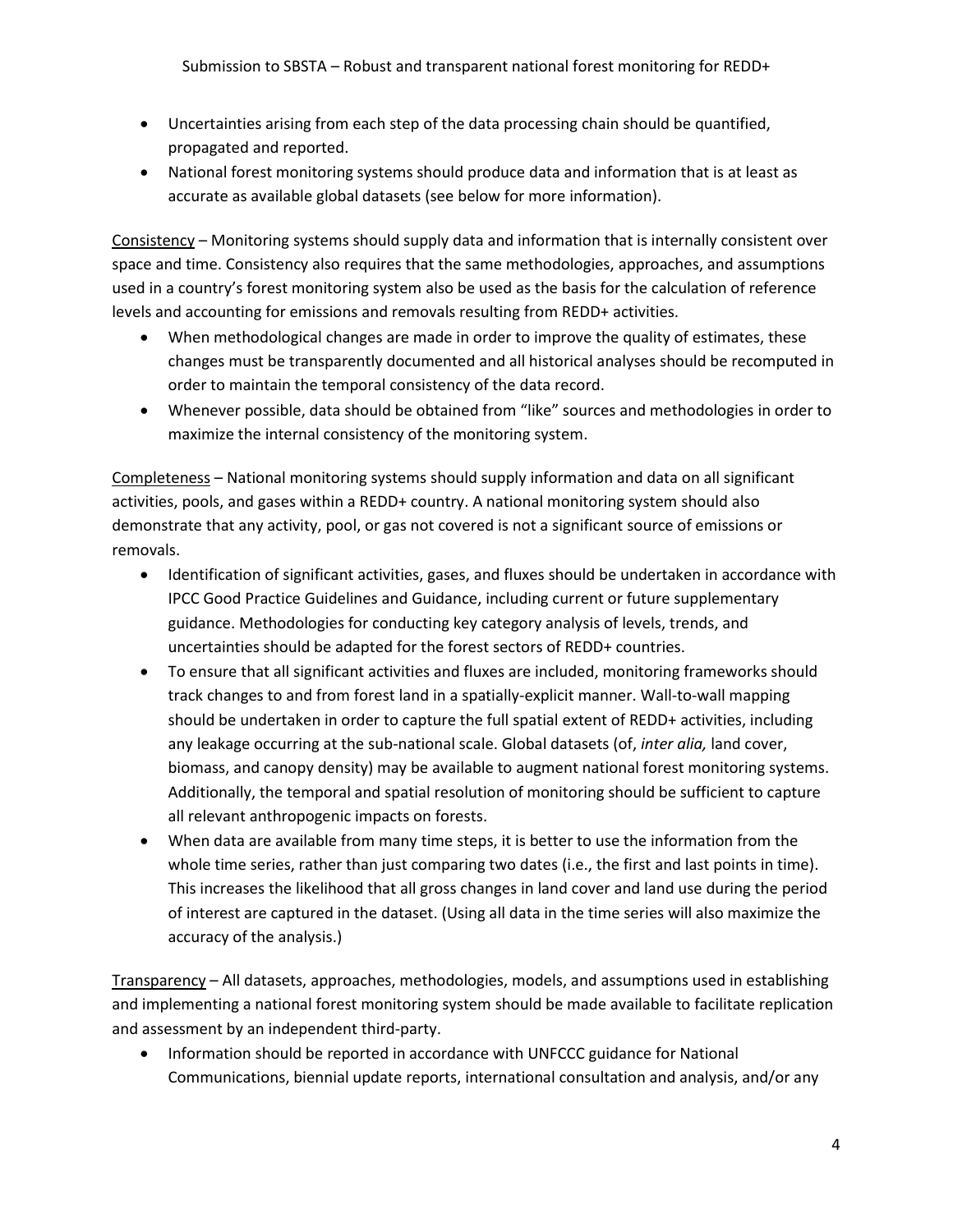other relevant transparency and reporting mechanisms. All relevant information should be made available in a timely manner on the UNFCCC REDD+ web platform.

 Datasets and explanations of associated approaches, methodologies, models, and assumptions should be supplied in a standardized format and made available to the public.

Comparability – All forest monitoring systems for REDD+ should be based on peer-reviewed and commonly accepted approaches and methodologies and must comply with policy and technical guidance supplied in UNFCCC decisions, including 4/CP.15, 1/CP.16, and -/CP.17 (Guidance on systems for providing information on how safeguards are addressed and respected and modalities relating to forest reference emission levels and forest reference levels), and any further decisions taken by the COP.

- Estimates of emissions and removals resulting from all REDD+ activities should be expressed in tons of carbon dioxide equivalent per year.
- A "one size fits all" solution to forest monitoring is not likely to emerge. The technologies and methodologies employed will be determined by countries' national forest circumstances, their technical and institutional capacities, cost-effectiveness, and the financial, technical, and institutional support received. There are, however, resources countries can take advantage of to maximize the comparability of forest monitoring systems, such as global datasets derived from optical and radar sensors that can inform estimates of forest carbon stocks and fluxes.

### *Characteristics and Technical Recommendations for REDD+ national forest monitoring systems*

The following characteristics and recommendations address aspects of forest monitoring systems specific to REDD+. These elements build off the principles described above and represent areas in which further elaboration and guidance from SBSTA may be warranted.

Integration of ground-based forest inventory and remote sensing approaches – Decision 4/CP.15 requires countries to "[u]se a combination of remote sensing and ground-based forest carbon inventory approaches for estimating, as appropriate, anthropogenic forest-related greenhouse gas emissions by sources and removals by sinks, forest carbon stocks, and forest area changes." The appropriate balance of ground-based sampling and remote sensing approaches in a forest monitoring system will vary from country to country based on forest characteristics, technical and financial capacities, and the design of national REDD+ policies and incentives.

- Systematic integration of ground-based and remote sensing data is the foundation of robust and cost effective forest monitoring systems. Remote sensing alone cannot achieve the accuracy, consistency, or completeness necessary for REDD+, and it is not technically feasible to collect ground-based data for every point that needs to be sampled. However, remotely-sensed data calibrated and validated with on-the-ground information allows field data to be spatially extended to obtain consistent, accurate estimates across large areas.
- Ground-based inventories and plot-based sampling can perform multiple functions in a forest monitoring system, including calibration and assessment ("validation") of remote sensing estimates, obtaining data on non-aboveground biomass carbon pools, and gathering information on processes and activities that cannot be monitored remotely.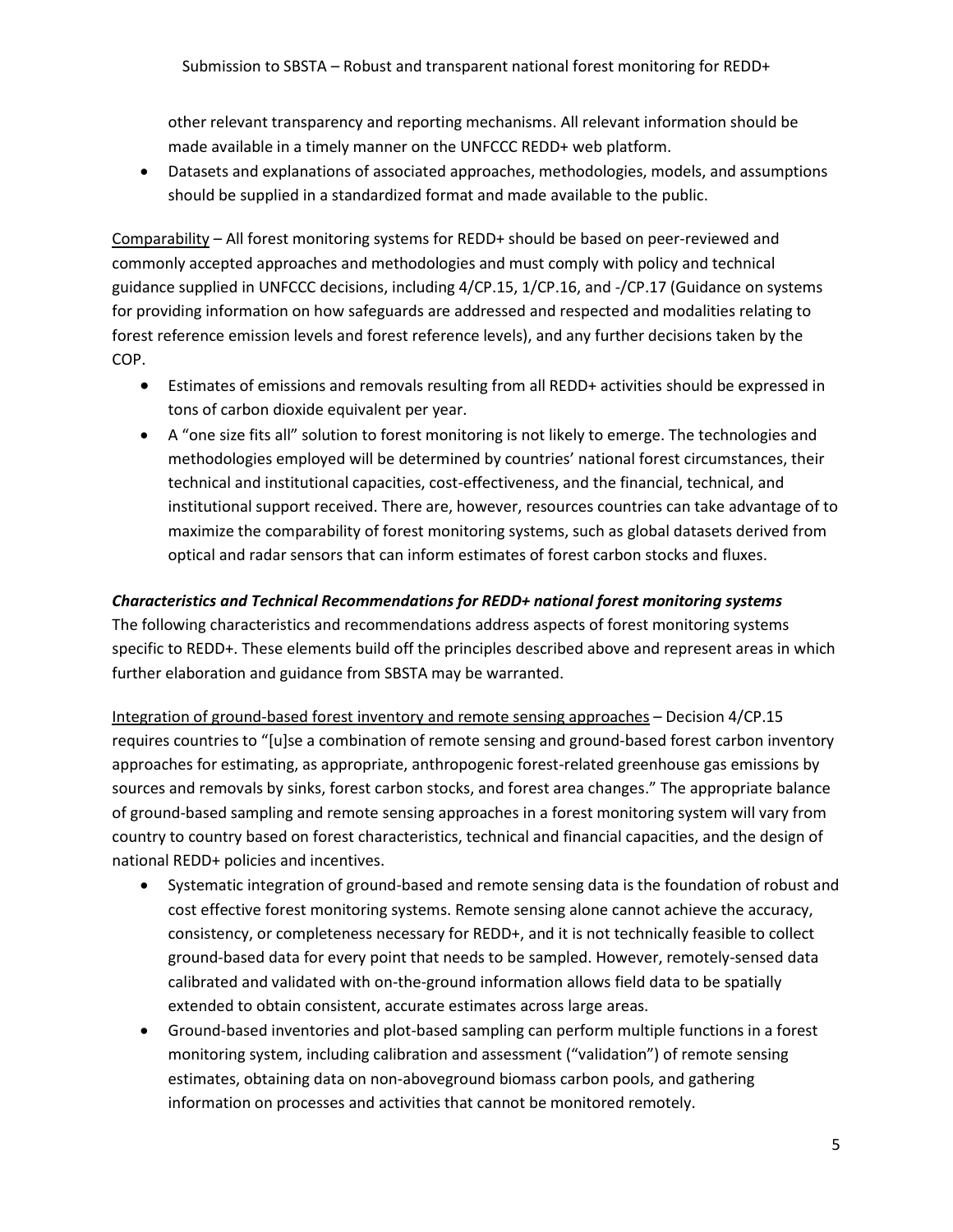There are currently several examples of forest monitoring approaches that integrate groundbased data stocks with remote sensing to obtain spatially-explicit estimates of forest carbon stocks at the national scale (e.g., Baccini et al., 2012). These datasets can be used in combination with activity data to obtain estimates of forest-based emissions and removals; alternatively, repeated assessments of forest carbon over time can be compared to derive an estimate of emissions based on net forest carbon stock change.

Incorporation of local and traditional knowledge and engagement of indigenous peoples and local communities – The engagement of indigenous peoples and local communities (IPLCs) can improve the robustness of national forest monitoring systems with regard to the five principles described above. SBSTA should acknowledge efforts already underway to develop frameworks for incorporating input from indigenous peoples and local communities in both the planning and implementation of national forest monitoring systems for REDD+. Recognizing that IPLCs often have a broad understanding of the forests where they live and the processes that impact them, they are in a strong position to:

- Inform decisions regarding the appropriate temporal and spatial scales for monitoring;
- Contribute to data collection, particularly in remote and otherwise difficult to access regions; and
- Track changes in activities and carbon on the ground at scales relevant for REDD+, e.g., helping to monitor activities such as degradation in and around protected areas/indigenous and community forests.

Continuous improvement – SBSTA guidance should encourage Parties to continuously improve the accuracy and efficiency of their forest monitoring systems, including through a step-wise approach that takes into account advances in national capacities and capabilities. Additionally, forest-monitoring systems should be designed so that they can evolve with continuing advances in technologies (e.g., lidar) and methodologies that result in improved estimates of forest-based emissions and removals.

 Early results of an analysis that uses an economic framework to assess the implications of various approaches to forest monitoring indicate that the benefits of improved accuracy have the potential to outweigh the costs. For some potential REDD+ countries, participation in REDD+ will not be economically feasible unless monitoring approaches and methodologies are able to detect changes in forest carbon with relatively low uncertainty. Without the option and ability to increase the accuracy/lower the uncertainty of estimates of emission reductions, REDD+ will be less environmentally effective, fewer countries will benefit from participation, and there will be a loss in cost efficiency.

Determining the appropriate resolution – To maximize the accuracy and completeness of emissions estimates, a national forest monitoring system must capture the impacts of anthropogenic activities at the scale/s at which they impact the forest. Although higher-resolution monitoring may be necessary to robustly monitor some REDD+ activities, increased resolution does not necessarily result in increased accuracy of estimates. However, it does typically result in higher costs. Countries should determine what resolution is most appropriate in various parts of their forest. Higher-resolution monitoring can be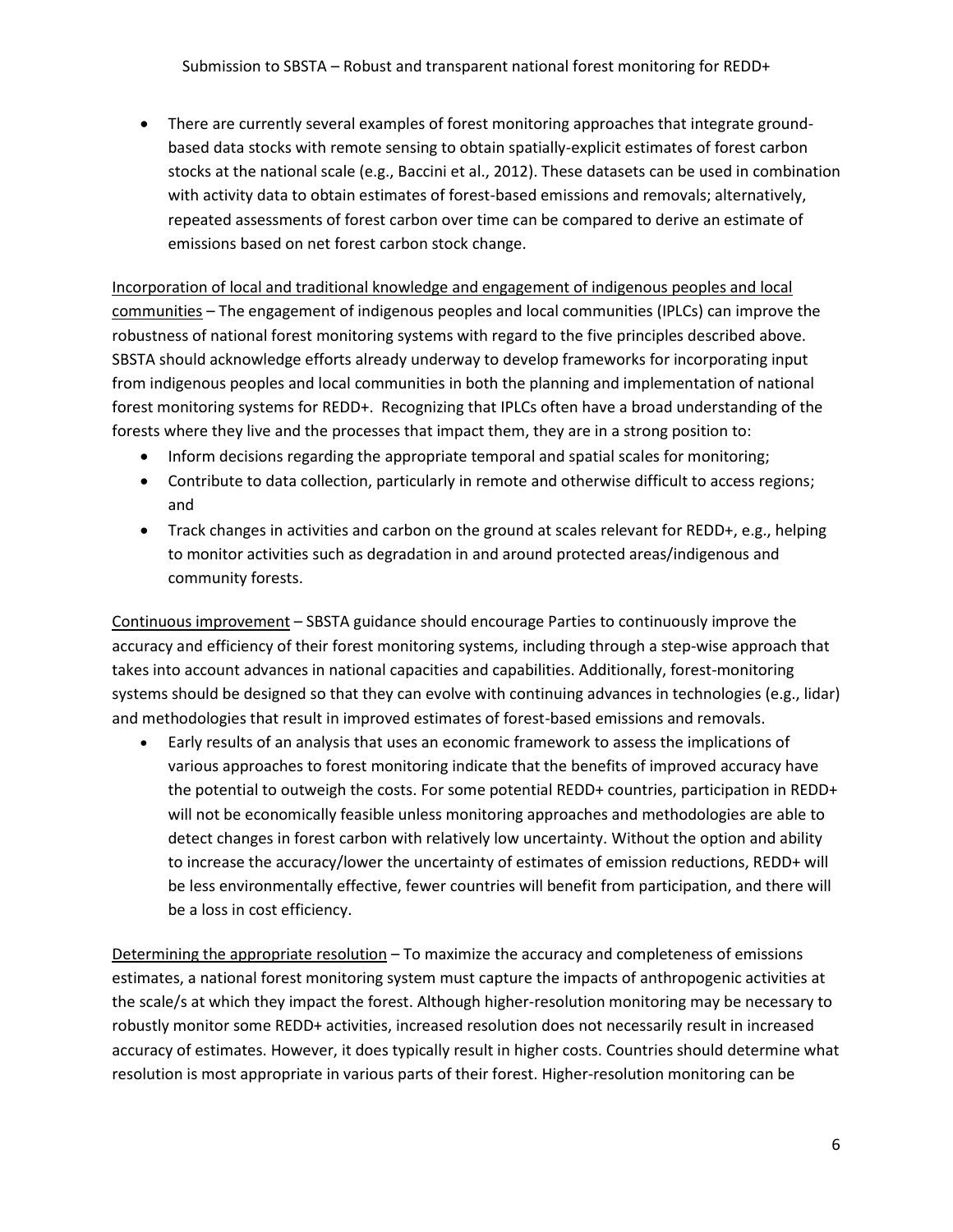targeted on hot spots of change, such as frontiers of deforestation, and where significant emissions result from fine-scale forest disturbance processes.

### Monitoring safeguards

National forest monitoring systems should also supply information needed to assess whether the REDD+ safeguards contained in Appendix I to decision 1/CP.16 are being respected and addressed. Forest monitoring systems are especially suited to gather information relevant to environmental safeguards, including the conservation of natural forests and biodiversity and the protection of environmental services. Additionally, synergies and cost efficiencies may be gained by integrating carbon and safeguard monitoring systems.

- Forest monitoring systems can help to prioritize areas for REDD+ interventions, including highbiodiversity forests and areas critical to the provision of ecosystem services. Coupled field and remote sensing approaches can be used to map the spatial distribution of biodiversity (e.g. species richness and abundance) and assess the responses of species and of ecosystems to forest disturbance and management. Spatial assessments of carbon stocks and other environmental data should be integrated, or at least developed using comparable datasets that can be combined to identify high-priority sites. $2^2$
- Monitoring systems should take advantage of economies of scale to integrate collection and management of forest carbon, biodiversity and other environmental data. Networks of field plots may be designed such that sampling for carbon, biodiversity, and information on ecosystem services occur on the same or nearby sites.
- Forest monitoring systems for REDD+ can also contribute to ongoing assessment of safeguards for input in safeguard information systems. Monitoring of biodiversity and ecosystem services may be accomplished through proxy indicators such as forest fragmentation and patch size, connectivity, and structural degradation.

#### Sub-national forest monitoring systems

l

Paragraph 71(c) of decision 1/CP.16 permits REDD+ countries to use, "if appropriate, subnational monitoring and reporting as an interim measure". Because these sub-national systems will likely be integrated into the national system upon conclusion of the interim period, they should be designed and implemented using the same or comparable approaches and methodologies as the anticipated national system. All principles and recommendations outlined here are thus relevant for both sub-national and national forest monitoring systems.

## *Resources for Negotiators —Forest Monitoring for REDD+*

End-to-end processing of satellite imagery is a complicated and demanding technical task; where appropriate, users should leverage existing pre-processing capabilities to facilitate product generation. Countries should also take advantage of existing resources whenever possible, including consistent times series of satellite imagery, derived products such as forest cover change and biomass maps,

 $^{2}$  Secretariat for the Convention on Biological Diversity. 2011. CBD Technical Series No. 59: REDD-plus and biodiversity.<http://www.cbd.int/doc/publications/cbd-ts-59-en.pdf>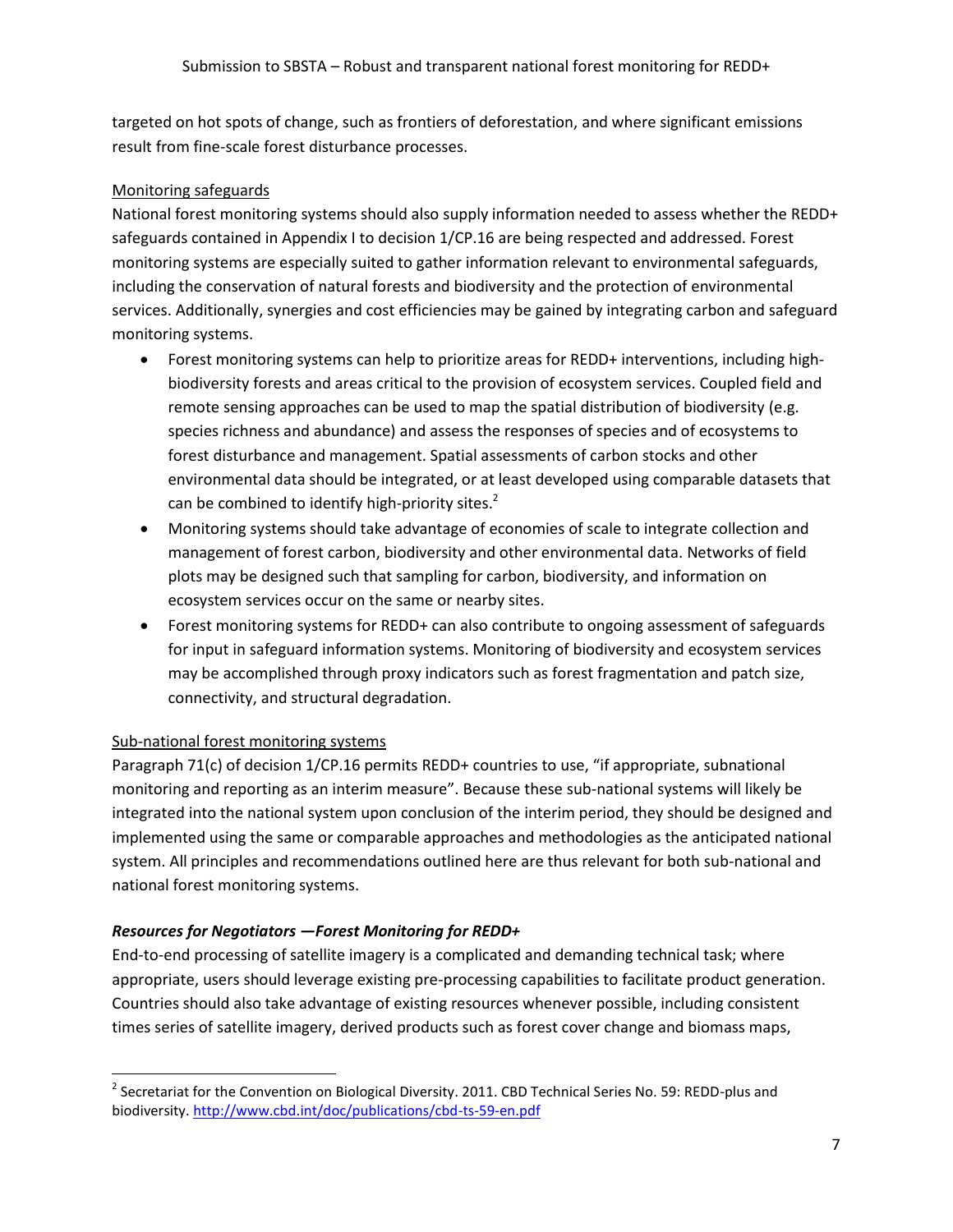topography, and open source algorithms for data analysis, among others. Using pre-existing processing capabilities and data sources can maximize efficiency and minimize costs while adhering to the principles of accuracy, consistency, completeness, comparability, and transparency.

# Spatial Datasets (pan-tropical to global scale)

- Maps of carbon density from Baccini et al. 2012 Spatially explicit (500 m) estimates of carbon density spanning the entire pan-tropical belt. Available for download at [http://www.whrc.org/mapping/pantropical/carbon\\_dataset.html](http://www.whrc.org/mapping/pantropical/carbon_dataset.html) *See also* Baccini A, SJ Goetz, WS Walker et al. 2012. Estimated carbon dioxide emissions from tropical deforestation improved by carbon-density maps. Nature Climate Change. http://eorder.sheridan.com/3\_0/display/index.php?flashprint=1608
- Several globally-available medium resolution optical and cloud-penetration radar image datasets are available from the Woods Hole Research Center (see <http://whrc.org/mapping/pantropical/alos.html> for radar example)
- **Benchmark map of biomass carbon stocks across three continents for the early 2000s.** Saatchi S et al. 2011. Benchmark map of forest carbon stocks in tropical regions across three continents." PNAS: June 3, 2011[.http://www.pnas.org/content/108/24/9899.full.pdf+html](http://www.pnas.org/content/108/24/9899.full.pdf+html)

# Methodological Guidance

- GOFC-GOLD REDD Sourcebook Provides a consensus perspective from the global community of earth observation and carbon experts on methodological issues relating to quantifying carbon impacts of REDD+ activities.<http://www.gofc-gold.uni-jena.de/redd/>
- Field guide for biomass and carbon estimation from Walker et al. Provides an introduction to the basic tools and techniques used in obtaining ground-based estimates of aboveground forest biomass and carbon.<http://www.whrc.org/resources/fieldguides/carbon/index.html>
- Guidance Documents developed under the Group on Earth Observations Forest Carbon Tracking and Global Forest Observation initiatives – National-scale demonstrations with select countries. [http://geo-fct.org](http://geo-fct.org/)
- Good Practice Guidance for Land Use, Land-Use Change and Forestry. 2003. Intergovernmental Panel on Climate Change. Ed: J Penman, M Gytarsky, T Hiraishi, T Krug, D Kruger, R Pipatti, L Buendia, K Miwa, T Ngara, K Tanabe, F Wagner[. http://www.ipcc](http://www.ipcc-nggip.iges.or.jp/public/gpglulucf/gpglulucf_contents.html)[nggip.iges.or.jp/public/gpglulucf/gpglulucf\\_contents.html](http://www.ipcc-nggip.iges.or.jp/public/gpglulucf/gpglulucf_contents.html)
- Collaboration under FAO to systematically analyze literature on methods to measure and assess terrestrial carbon stocks using an evidence-based process for scientifically-grounded decisionmaking. Petrokovsky, G., Kanamaru, H., Achard, F., Goetz, S.J., Holmgren, P., Joosten, H., Lehtonen, A., Menton, M., Pullin, A.S., & Wattenbach, M. Comparison of methods for measuring and assessing carbon stocks and carbon stock changes in terrestrial carbon pools: A systematic review protocol. *Environmental Evidence, forthcoming* [http://www.un](http://www.un-redd.org/NewsCentre/EvidencebaseforMeasuringandAssessingTerrestr/tabid/1474/language/en-US/Default.aspx)[redd.org/NewsCentre/EvidencebaseforMeasuringandAssessingTerrestr/tabid/1474/language/e](http://www.un-redd.org/NewsCentre/EvidencebaseforMeasuringandAssessingTerrestr/tabid/1474/language/en-US/Default.aspx) [n-US/Default.aspx](http://www.un-redd.org/NewsCentre/EvidencebaseforMeasuringandAssessingTerrestr/tabid/1474/language/en-US/Default.aspx)